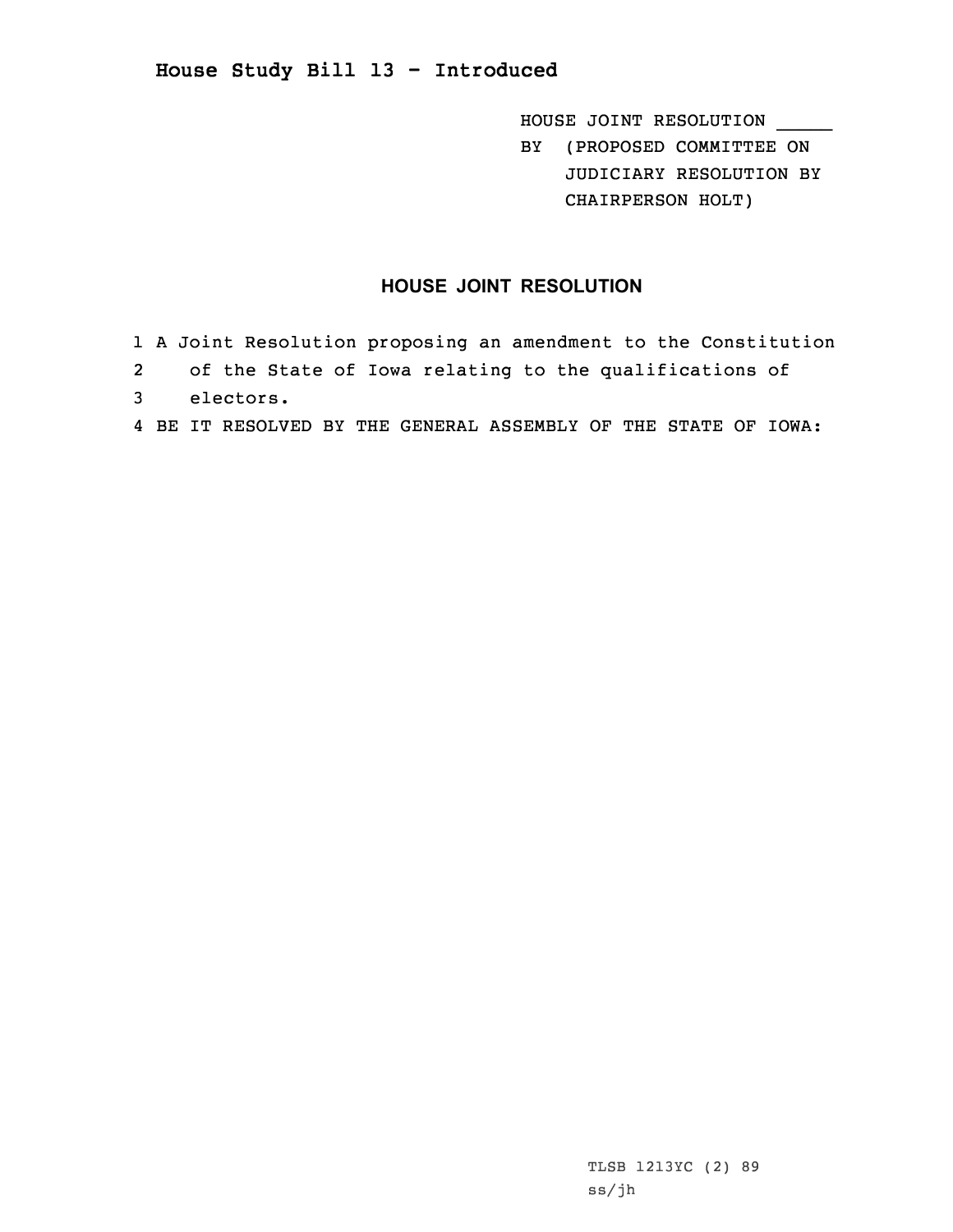H.J.R. \_\_\_\_\_

1 Section 1. The following amendment to the Constitution of 2 the State of Iowa is proposed:

3 Section 1 of Article II of the Constitution of the State of 4 Iowa, as amended by the amendment of 1970, is repealed and the 5 following adopted in lieu thereof:

 Section 1. **Electors.** Only <sup>a</sup> citizen of the United States of the age of eighteen years, who shall have been <sup>a</sup> resident of this state for such period of time as shall be provided by law and of the county in which the citizen claims the citizen's vote for such period of time as shall be provided by law, shall be entitled to vote at all elections which are authorized by law. However, for purposes of <sup>a</sup> primary election, <sup>a</sup> United States citizen must be at least eighteen years of age as of the next general election following the primary election. The required periods of residence shall not exceed six months in this state and sixty days in the county.

 Sec. 2. REFERRAL AND PUBLICATION. The foregoing proposed amendment to the Constitution of the State of Iowa is referred to the general assembly to be chosen at the next general election for members of the general assembly, and shall be published as provided by law for three months previous to the date of that election.

## 23 EXPLANATION

24 **The inclusion of this explanation does not constitute agreement with** <sup>25</sup> **the explanation's substance by the members of the general assembly.**

 This joint resolution proposes an amendment to the Constitution of the State of Iowa relating to the qualification of electors. The joint resolution reduces the voting age in the Constitution of the State of Iowa from 21 years of age to 18 years of age, except that <sup>a</sup> person who will be 18 years of age by the next general election shall be permitted to vote in <sup>a</sup> primary election. Eighteen years of age is the current voting age for every election in the United States due to the adoption of the 26th Amendment to the United States Constitution. The resolution, if adopted, would be published and then

-1-

LSB 1213YC (2) 89  $ss/jh$   $1/2$